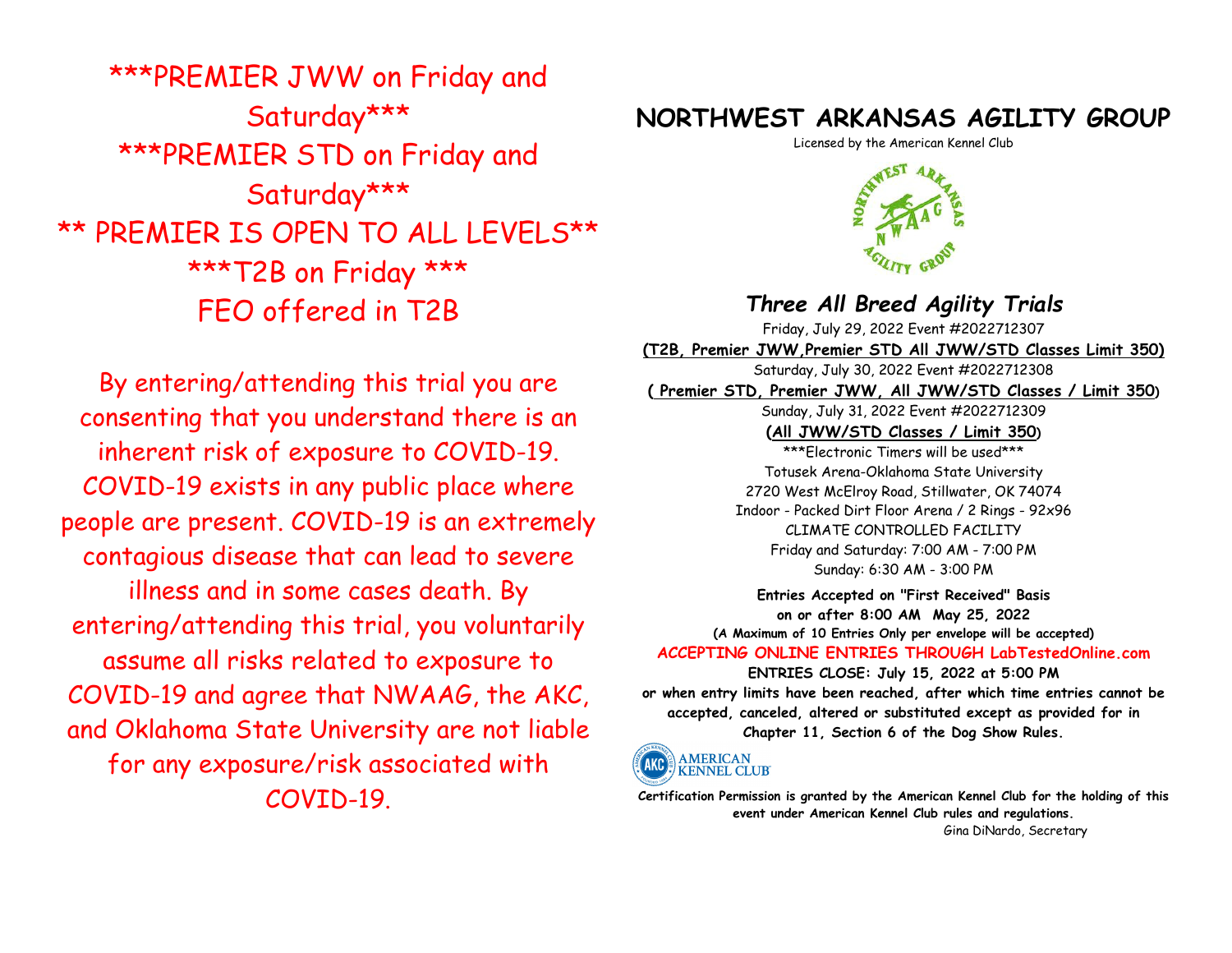#### **AGILITY TRIAL COMMITTEE**

Trial Chair: Kris Hiney 1720 W Dunkin, Cushing, OK 74023 Phone: (405) 744-9291 E-Mail: khiney@okstate.edu Trial Secretary: Lynn Morgan 663 E 189th St., Scranton, KS 66537 Phone: (785) 230-3164

E-Mail: wildcatmlm@gmail.com

*EVENT COMMITTEE: Susan Jones, Katherine Emge, Stephanie Langston, Janice Johnson* 

#### **NORTHWEST ARKANSAS AGILITY GROUP**

 President: Stephanie Langston, 603 SE Yale, Bentonville, AR 72712 Vice President: Cheryl Hennigan Treasurer & Secretary: Jeri Thorpe 3975 W. Finger Rd

Fayettville, AR 72701

#### **Entry Fees:**

| First entry of each dog, per day:              | \$25.00 |
|------------------------------------------------|---------|
| (Includes \$3.50 AKC recording fee)            |         |
| Each additional entry of same dog per day:     | \$15.00 |
| (Includes \$3.00 Additional AKC recording fee) |         |

#### **Make checks payable to "NWAAG"**

 During the first 48 hours after opening, the initial limit of entries designated will be: Online 100 runs and Paper 250 runs. If either form of entry has not filled at the end of the 48 hour time period, the club reserves the right to decrease or increase either one accordingly. **Move Ups:**

 Move ups will be allowed prior to the start of this trial until 6:00 PM of Monday, July 25, 2022. Mail and E-mail changes will be accepted. Day to day move ups will also be accepted. Forms will be available on site and must be completed and submitted to the Trial Secretary no later than 30 minutes following the close of competition on Thursday, Friday, and, Saturday.

#### E-mail move-ups to nwaagsec@gmail.com

**After close wait list**: A waiting list (30 runs per trial) will be maintained for these trials once they have closed on Friday, July 15, 2022, at 6:00 PM. The waiting list will be active until its deadline - Monday, July 25, 2022 at 6:00 PM. Any dogs that aren't entered in these trials at closing and pulled before the waiting list deadline will be replaced; if possible, by dogs in order on the waiting list, and the exhibitor will be reimbursed in full. If a dog is pulled but cannot be replaced, the exhibitor will not receive a refund and the dog will be considered absent for the trials. Entry fees for dogs on the waiting list that do not get into the trial by the waiting list closing date will be refunded in full.

**Judge for all classes Christie Bowers Killeen, TX** 

#### **VOLUNTEERS:**

 Please sign up to volunteer at our trial at the following link. Workers will receive a coupon.

**July 2022 workers link:**https://tinyurl.com/NWAAGJuly22

#### **Directions to Show Site**

 From I-35, take exit 174 (Hwy 51 E) to Stillwater, Continue on Hwy 51 towards Stillwater for ~ 12 miles. Turn left onto Country Club Road (first light by Wal-Mart) and travel North approximately 1 mile to McElroy Road (first stop sign). Turn right onto McElroy Road and the Arena will be  $\sim$  1.5 miles on your right.

From Tulsa: Take Cimarron Turnpike (US 412) to the Stillwater exit (Exit 27). Continue 6.5 miles until the end of the Stillwater turnpike spur Exit 20A, (US-177 S). Take US 177-S. Stay straight, the road changes names to Washington St. Turn right on Lakeview Rd, (after passing Boomer Lake on left.) Go ~ 1 mile, turn left (south) on Western Rd. Go to the first stop sign, McElroy Rd. Turn right on McElroy (west) and the arena will be on your left in 1/8 of a mile.

#### **CHECK IN - HEIGHT CARDS**

**EFFECTIVE January 1, 2010** When filling out the entry form, there is a new section at the top of the form for exhibitors to designate whether your dog has a valid jump height card or if your dog needs to be measured. Please check the appropriate box so that the Trial Secretary knows whether to include your dog on the *Dogs To Be Measured List*. I<u>t is no</u> longer required that you submit a copy of your dog's jump height card with your entry formor show it during day of show check-in.

#### **Schedule:**

 Friday and Saturday the Judge's briefing prior to judging starts at 7:35 AM. Sunday Judge's briefing prior to judging starts at 7:10 AM. Building will open Friday and Saturday at 7:00 AM, and Sunday at 6:30 AM.

#### **Vendors:**

Due to limited space we will not have Vendors at this trial.

#### **Food:**

 Workers will be provided a meal ticket every day to be used at the food truck.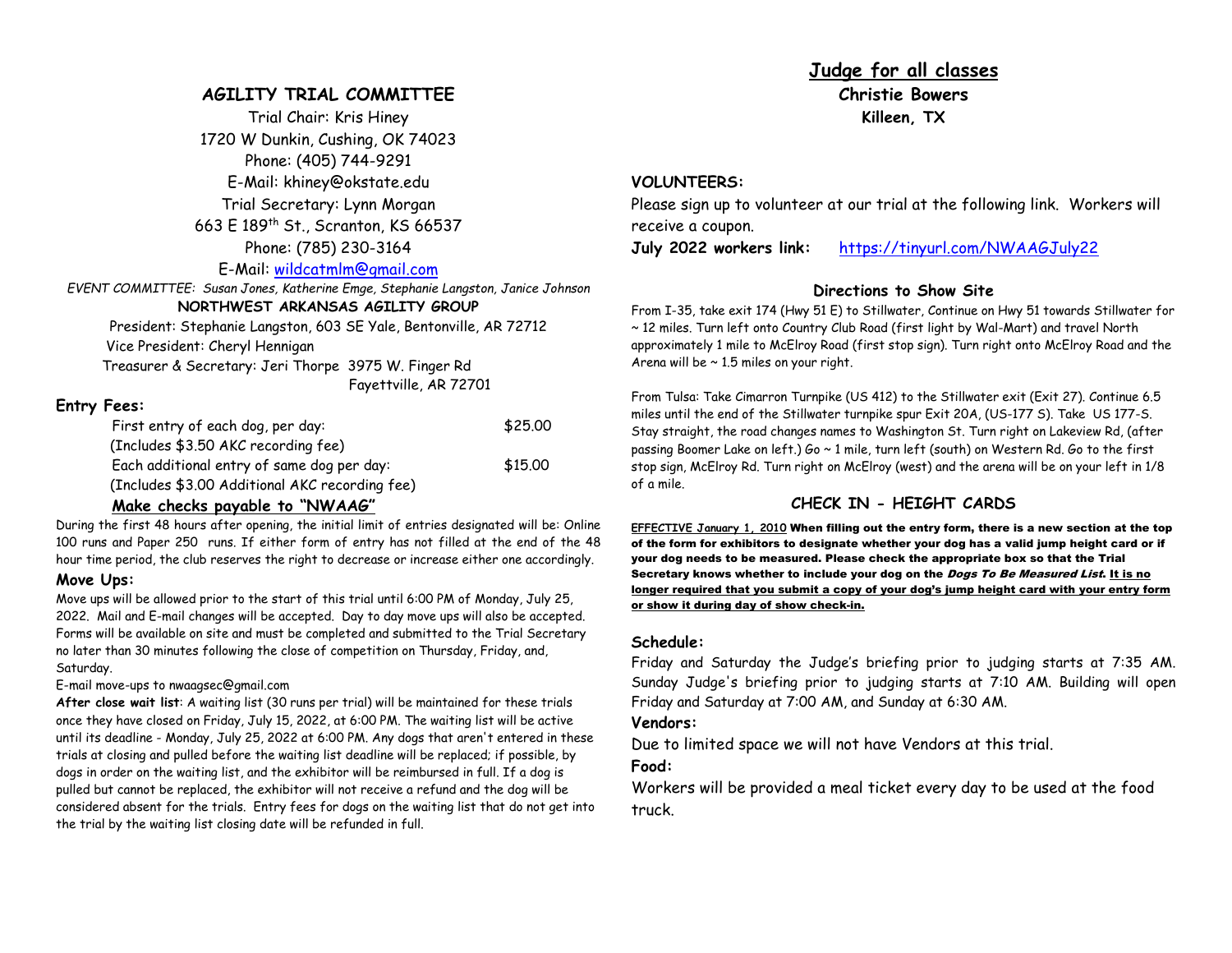|                                                                      | Running Orger- Alternating Rings   |                                      |
|----------------------------------------------------------------------|------------------------------------|--------------------------------------|
| FRIDAY-8:00 AM                                                       | Saturday - 8:00AM                  | SUNDAY-Start time to                 |
|                                                                      |                                    | be decided after close               |
| Limited to 350 Runs                                                  | Limited to 350 Runs                | Limited to 350 Runs                  |
| 24C", 24", 20", 16", 12",<br>$8^{\prime\prime}$ , $4^{\prime\prime}$ | 4", 8", 12, 16", 20", 24",<br>24C" | 24C", 24", 20", 16", 12",<br>8''.4'' |
| T <sub>2</sub> B                                                     | Premier Standard                   | Excellent/Master STD                 |
| Premier JWW                                                          | Premier JWW                        | Excellent/Masters JWW                |
| Premier Standard                                                     | Excellent/Master STD               | Open Standard                        |
| Excellent/Master JWW                                                 | Excellent/Master JWW               | Open JWW                             |
| Fxcellent/Master STD                                                 | Open Standard                      | Novice Standard                      |
| Open JWW                                                             | Open JWW                           | Novice JWW                           |
| Open Standard                                                        | Novice Standard                    |                                      |
| Novice JWW                                                           | Novice JWW                         |                                      |
| Novice Standard                                                      |                                    |                                      |
|                                                                      |                                    |                                      |
|                                                                      |                                    |                                      |
|                                                                      |                                    |                                      |
|                                                                      |                                    |                                      |
|                                                                      |                                    |                                      |

 **Running Order- Alternating Rings** 

Single copies of the latest editions of the "Rules Applying to Dog Shows" and "Obedience Regulation" and "Regulations for Agility Trials" may be obtained without charge from the American Kennel Club, 5580 Centerview Drive, Raleigh, NC 27606-3390

#### **Preferred Classes**

 The Preferred Classes are open to any dog eligible to enter an agility trial as defined in Chapter 1, Section 3. The same Regulations apply for Divisions A and B as those described for the regular titling classes.

The owner may choose to enter the Preferred Standard Agility Class and Preferred Jumpers With Weaves Class in lieu of entering the Regular Standard Agility Class and the Regular Jumpers With Weaves Class at any trial. The dog must be entered only in Preferred Classes or in Regular Classes, with no crossover between them being allowed at the same set of trials.

Owners/dogs are allowed to switch back and forth between the Preferred Classes and the Regular Classes, but not at the same set of trials.

All dogs entering the Preferred Classes for the first time MUST enter at the Novice level, except when utilizing the one-time crossover allowance.

*Veterinarian-ON CALL* Oklahoma State University Veterinary Teaching Hospital Farm Road, Stillwater, OK 405-744-7000 Directions From Arena to the Vet: Right on Western (South), Cross over Hall of Fame onto Farm Road. Hospital on the Right (Map available at Trial Site)

### **NOTE**:

Exact running order will be determined once entries close and will be provided in the Judging Program.

The Preferred Classes will be run concurrently with the Regular Classes using the same course as the Regular Classes to minimize exhibitor walkthroughs, judge's briefings, and jump height changes.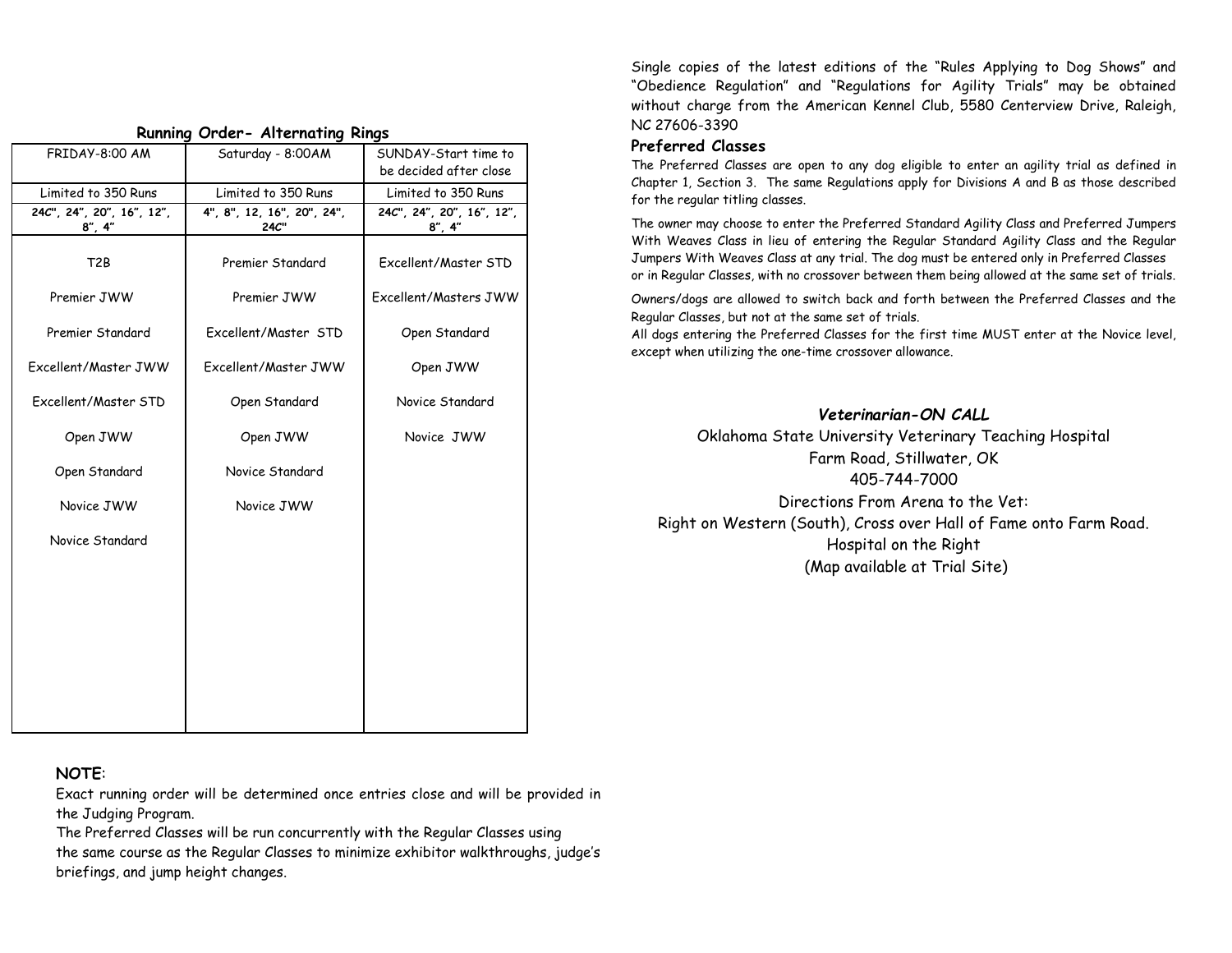## **TRAVEL & LODGING INFORMATION**

Please make sure that you pick up after your dogs so that these hotels will continue to accept dogs. Some restrictions may apply. Check with hotels regarding rates and dog policy when making reservations.

| La Quinta Inn & Suites                         | Home2Suites                                                  |  |  |  |  |  |
|------------------------------------------------|--------------------------------------------------------------|--|--|--|--|--|
| 5285 West 6th Ave.,                            | 306 E. Hall of Fame,                                         |  |  |  |  |  |
| Stillwater, OK                                 | Stillwater, OK                                               |  |  |  |  |  |
| (405) 564-0599                                 | (405) 372-2550                                               |  |  |  |  |  |
| \$90 No Pet Deposit/pet fee                    | Group Code Northwest                                         |  |  |  |  |  |
|                                                | Agility                                                      |  |  |  |  |  |
| Mention Dog Agility                            | \$89 King, \$99 Double plus                                  |  |  |  |  |  |
|                                                | onetime \$50 pet fee                                         |  |  |  |  |  |
| Book by July 18, 2022                          | Book by July 18, 2022                                        |  |  |  |  |  |
| 3.2 miles from Show site                       | 2.4 miles from Show site                                     |  |  |  |  |  |
| Americas Best Value                            | Best Western Plus Cimarron                                   |  |  |  |  |  |
|                                                | Hotel & Suites                                               |  |  |  |  |  |
| (former Days Inn)                              | 315 N. Husband Street                                        |  |  |  |  |  |
| 5122 W 6th St                                  | Stillwater, OK 74075                                         |  |  |  |  |  |
| Stillwater OK                                  | Daily Pet fee                                                |  |  |  |  |  |
| 405-743-4670                                   |                                                              |  |  |  |  |  |
| 3 miles from show site                         |                                                              |  |  |  |  |  |
|                                                | Must Contact Kris Hiney at khiney@okstate.edu to reserve and |  |  |  |  |  |
| send pre-payment to Trial Secretary.           |                                                              |  |  |  |  |  |
| Lake Carl Blackwell- 10.4 miles from show site |                                                              |  |  |  |  |  |
| https://lcb.okstate.edu/campgrounds            |                                                              |  |  |  |  |  |
| Lake McMurtry- 9 miles from show site          |                                                              |  |  |  |  |  |
| https://www.lakemcmurtry.com/campsites.html    |                                                              |  |  |  |  |  |

All owners/exhibitors should be aware that the entire motel and grounds are considered within the trial limits. You will be responsible for all damage to your room and may be subject to disciplinary action in accordance with the rules of the AKC. Any abuse of the motel/adjoining grounds will be brought to the attention of the show-giving club and it's Trial Committee. Any exhibitor's entries may be refused for previous misuse of the motel facilities. This is an AKC supported measure.

#### **Prizes and Awards:**

 Ribbons will be awarded to 1st through 4th place in each jump height in each class. A qualifying ribbon will be awarded to all dogs receiving qualifying scores. Dogs must qualify to receive a placement ribbon. New Title prizes, Double Q ribbons, and MACH Ribbons will also be available.

AKC Rules, Regulations, Policies and Guidelines are available on the American Kennel Club Website, www.akc.org

#### **AGILITY HEIGHT DIVISIONS**

#### **Height Divisions Regular Classes:**

| 8 Inches:  | For dogs 11 inches and under at the withers                                       |
|------------|-----------------------------------------------------------------------------------|
| 12 Inches: | For dogs 14 inches and under at the withers                                       |
| 16 Inches: | For dogs 18 inches and under at the withers                                       |
| 20 Inches: | For dogs 22 inches and under at the withers                                       |
| 24 Inches: | For dogs over 22 inches at the withers                                            |
| 24CInches: | For dogs choosing to jump 24 inches but are not over 22 inches<br>at the withers. |

#### **Height Divisions Preferred Classes:**

| 4 Inches:  | For dogs 11 inches and under at the withers |
|------------|---------------------------------------------|
| 8 Inches:  | For dogs 14 inches and under at the withers |
| 12 Inches: | For dogs 18 inches and under at the withers |
| 16 Inches: | For dogs 22 inches and under at the withers |
| 20 Inches: | For dogs over 22 inches at the withers      |

Owners are responsible for entering their dog in the proper height division.

#### **Obstacles**

 Obstacles shall meet the specifications for obstacles in the current edition of the Regulations for Agility Trials.

Handlers entered in all classes are permitted to walk the course without a dog prior to the start of the class; The walk-through is restricted to handlers entered in that class.

A warm-up area, consisting of a regulation agility jump, shall be provided for all exhibitors.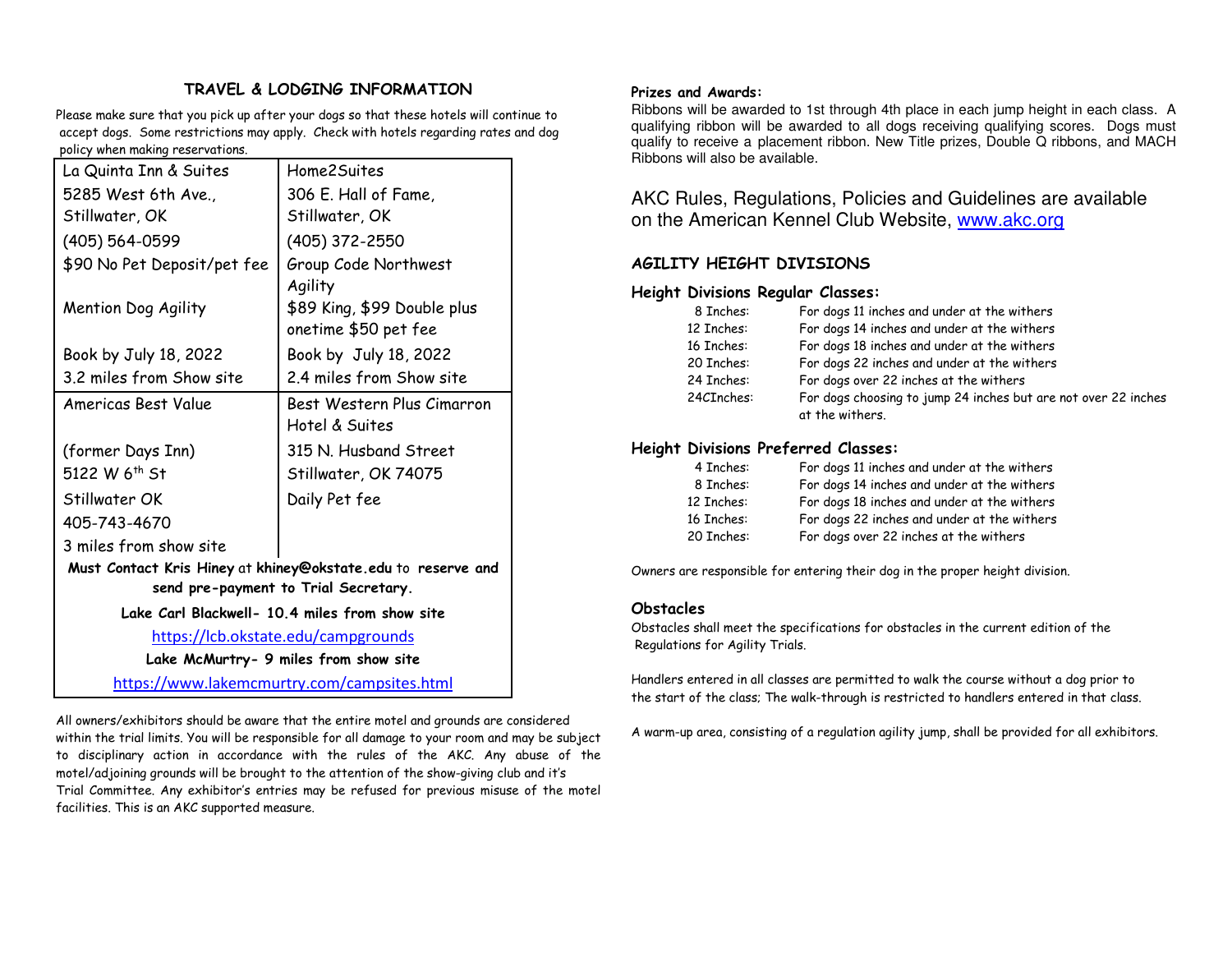#### **Notice To Exhibitors**

- Telegraph, telephone, and fax entries cannot be accepted. Entries not on official AKC entry forms or entry forms without Agreement and Rules on the reverse side of the Official AKC Entry Form are NOT ACCEPTABLE. Unsigned Entry Forms cannot be accepted or entries which specify any conditions as to it's acceptance.
- The safety of the dogs is our primary concern. By entering this trial, exhibitors acknowledge that they are familiar with the rules and regulations of this sport, and that their dogs are familiar with and able to perform all obstacles safely.
- Entering a Mixture of Regular and Preferred Classes Within the Same Trial Weekend Multiple Jump Heights Within the Same Trial Day. Effective January 1, 2020, exhibitors may enter a mixture of both Regular and Preferred classes on the same trial day and/or during a trial weekend. Any mixture of Regular and Preferred classes is allowed. Please note that if a dog qualifies in Regular Master Standard and Preferred Master JWW (or vice versa) on the same trial day, then NO Double Q shall be earned toward either the MACH or PACH title. The Double Q still requires that Standard Agility and Jumpers With Weaves be either both Regular OR both Preferred on the same trial day.
- Additionally, within the same Regular or Preferred classes, a dog may now be entered in multiple jump heights within the same trial day. For example, the same dog may now be entered in 20-inch Master STD/JWW while also entered in 24C-inch Premier STD/JWW on the same trial day.
- A **separate entry form must be submitted when the same dog is being entered in a mixture of Regular and Preferred and/or different jump heights within the same trial weekend** thereby clearly indicating which class(es) and/or jump heights belong together for each trial day of the weekend.
- Entering For Exhibition Only (FEO)

 As of January 1, 2020, For Exhibition Only may be offered at the option of the host club. FEO will be offered on a one-year pilot basis in order to give AKC time to evaluate its impact. FEO will allow exhibitors to work with their dogs in a trial environment. FEO is only allowed in the Time 2 Beat and FAST classes. FEO will be of value to new exhibitors or exhibitors that are having difficulty with a specific obstacle and/or ring environment. Competitors must enter in T2B and/or FAST. Participation in FEO is non-qualifying.

- FEO runs are treated as trial entries. The exhibitor must enter the class(es) (T2B and/or FAST) prior to the closing date, pay class entry fee(s) and the Trial Secretary must record the entry in the Trial Catalog as part of the results for that class. FEO does not need to be noted on the entry form; the handler will declare the day of the show.
- Dogs may be entered in any jump height for FEO runs. If entered in an ineligible jump height, the team is committed to FEO for that run and must declare FEO on the start line. Day of show jump height changes are not allowed.
- Dogs may be entered in any level of FAST (Novice, Open, Excellent, Master). If the dog is not eligible for the level entered, the team is committed to FEO for that run and must declare FEO on the start line. Day of show level changes are not allowed.
- The exhibitor must declare FEO in the ring prior to leading out. FEO may be declared earlier (ex. when checking in at the gate board).
- Toys are allowed in the ring
	- o Toys must be non-audible
	- o Toys may not leave the handler's hand
	- o Toys that roll freely cannot be used
- Food/treats are not allowed in the ring
- FEO should be utilized for the benefit of the dog and not as a punitive correction. Harsh verbal and /or physical corrections shall not be tolerated. Any determination of harshness by the judge shall be immediately whistled and the handler will be dismissed from the ring.
- A judge must monitor the entire run. Judges can stop a run at any time
- Fix and Go On (FNG)

 FNG allows exhibitors to immediately reattempt an obstacle at any time while on course when the dog's performance of an obstacle is not to their expectation. This allows the dog to successfully complete the obstacle then finish the course or leave the ring on a positive note. Using FNG will result in a non-qualifying score.

- NORTHWEST ARKANSAS AGILITY GROUP and its agents, etc. assume no responsibility for any loss, damage or injury sustained by exhibitors, handlers or any of their dogs or property and further assumes no responsibility for injury to children.
- NORTHWEST ARKANSAS AGILITY GROUP and its agents, etc, reserve the right to decline entries for cause and may remove any dog on account of aggression. No one shall have any recourse or claim against NWAAG.
- Un-entered dogs shall not be on the trial grounds and will be asked to leave.
- Entry fee will not be refunded in the event that the dog is absent, disqualified, excused, or barred from competition by action of the Trial Committee. No entry fee will be returned if the trial cannot open or be completed by reason of civil disturbance, fire, an act of God, public emergency, act of a public enemy, or any other cause beyond the control of the organizing committee.
- Returned checks do not constitute a valid entry. A \$20.00 service fee will be added for all returned checks.
- No refund for duplicate entries. Care will be taken to find duplicates; however, if an entry has been processed **No Refund** will be made.
- Owners are responsible for errors in making out entry forms, whoever may make such errors, and no entry fee will be refunded in the event of such errors or cancellation of entries after published closing date. **PLEASE PRINT OR TYPE CLEARLY.**
- All dogs present must be on leash or confined to crates or ex-pens when not being judged, except when in the designated warm-up area.
- It is expressly understood that the exhibitors alone are responsible for the behavior of their dogs and/or children. Any exhibitor whose dogs and/or children create unnecessary disturbances or repeatedly engage in unsafe or disruptive behavior may, at the discretion of the Trial Committee, be asked to leave the trial site. In such a case, no refund of any entry fees will be made.
- The club will provide **full refunds less processing fees** for bitches in season, injured or sick dogs. A request for refund and written verification from a veterinarian must be submitted to the Trial Secretary no later than one half hour prior to the start of the first class of the trial. Refunds will be mailed after trial.
- Exhibitors may choose to enter their dog in a higher height division than required by AKC, but not a division lower than their AKC mandated height.
- **Exhibitors may not enter the building until the designated time given with final**  •**confirmation or they are subject to being excused from the trial and no refund given.**
- Exhibitors are responsible for being at the ring gate when it is their turn to run. Judge will not wait for any dog holding up a class. NORTHWEST ARKANSAS AGILITY GROUP and the Trial Secretary have no obligation or responsibility for providing service through a public address system or stewards for the purposes of calling or locating dogs that are not brought into the ring when required.
- This trial will be run under the revised Regulations for Agility Trials that became effective as of January 1, 2020.
- NWAAG does not agree to arbitrate claims as laid out in the AKC entry form.
- **Exhibitors are responsible for cleaning up after their dog(**s). Any exhibitor failing to do so •may be excused without benefit of refund if the Event Committee deems the exhibitor to be in violation of this requirement. Cleaning supplies and disposal sites will be available at various locations around the show grounds
- Crates may be left in the area designated for agility for the duration of the trial. NORTHWEST ARKANSAS AGILITY GROUP and the Oklahoma State University assumes no responsibility for anything lost or stolen. No dogs may be left at the trial site overnight.
- The trial will be held indoors on 2 90x 90 packed dirt surfaces. Exhibitors are responsible for picking up after their own dogs. Failure to do so could result in being excused from the trial.
- Exhibitors should follow their veterinarians' recommendations to assure their dogs are free of internal and external parasites, any communicable diseases, and have appropriate vaccination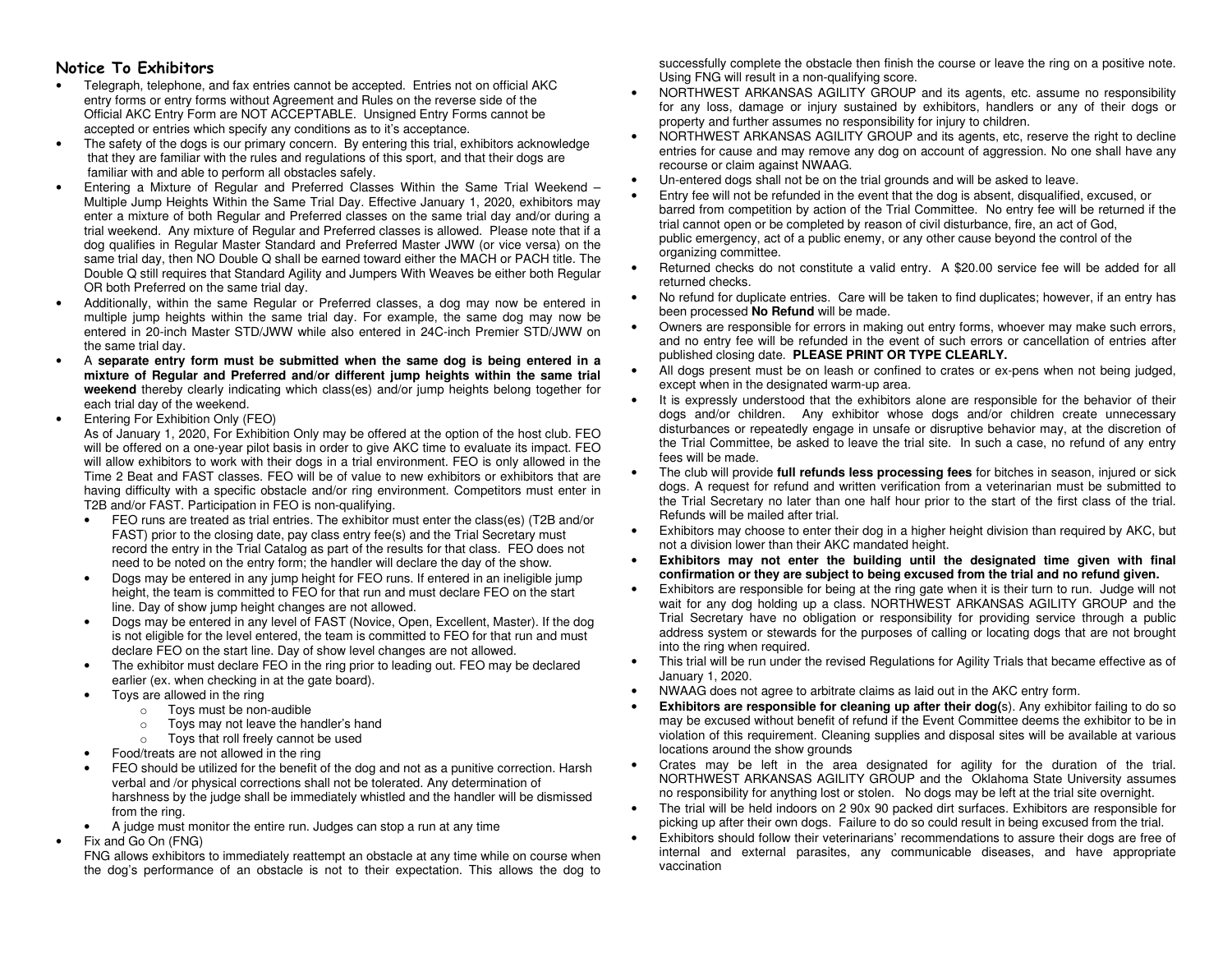#### **Dogs Eligible To Enter**

This trial is open to all dogs over the age of 15 months that are registered with the American Kennel Club or are registerable breeds that have obtained an AKC PAL/ILP number. Dogs should be physically sound. Dogs that are blind shall not be eligible, and neither are bitches in season, aggressive dogs, or dogs suffering from any deformity, injury, or illness which may affect the dog's physical or mental performance. No dog shall compete if it is taped or bandaged in any way or has anything attached to it for medical purposes. Refer to Chapter 2 of the Registration and Discipline Rules for the listing of registerable breeds that may participate. Puppies under 4 months of age are strictly prohibited from the trial grounds.

Owners are responsible for entering their dogs in the proper height division. Exhibitors may choose to enter their dog in a higher height division than required by AKC, but not a height division lower than the AKC mandated height. Judge reserves the right to measure dogs entered at the Trial. You may enter different heights in the same day but must send a separate entry for each different height within the same trial.

**RUNNING ORDER - The running order for this trial could change at any time to** help with limitations of numbers allowed in the building at a time. We will do our best to inform you before closing of the trial.

 **CRATING-** Configure your crating area so you are 6 ft from others not within your individual group. A group is defined as no more than 10 persons including members of the same household and those persons who traveled together to the event or facility. If a member of the trial committee asks you to move your crate, please do so immediately. Mats must be used if crated in the lobby and classrooms. Crating is allowed in the stands where designated by signs.

 **SPECTATORS -** There will be no spectators allowed at this trial. This means only Exhibitors will be allowed in the building. Due to limited space, we are asking dogs who are not entered not attend this trial.

 **LEASH -** We will have a leash runner or the Exhibitor may run with their leash in their pocket or clipped around their waist.

**COURSE MAPS -** Course Maps will be e-mailed out any time after 12:00am. the morning of each trial day. Running Orders and final results will be posted.

 **TRAFFIC FLOW -** There will be designated entrances and exits along with ways to walk around the arena. The traffic flows will be clearly marked and must be followed at all times.

 **RIBBONS-** Ribbons and stickers will still be on a "self-serve" basis. PLEASE be respectful of social distancing.

 **CHANGES TO RULES –** We may make changes to these rules prior to the start of the trial as the local ordinances change. BE SURE to read your confirmation letter to see what changes have been instated. Again, we realize these are changes to activities and habits we have had for a long time. In order to hold this trial, these are the compromises we must make, based on information from the CDC, Oklahoma State University, and following consultation with the AKC. Please be aware that infractions of these rules will be dealt with according to AKC regulations, up to and including requiring you to leave the trial site and bench committee hearings.

#### **EXHIBITORS ARE ADVISED: BY ENTERING THIS TRIAL YOU AGREE TO ADHERE TO THE ABOVE POLICIES.**

  **IF AFTER READING THESE RULES YOU DO NOT WISH TO COMPLY WITH THEM, WE ASK YOU TO PLEASE NOT ENTER THIS TRIAL. FAILURE TO COMPLY WILL RESULT IN YOU BEING ASKED TO LEAVE THE TRIAL. NO REFUND WILL BE GIVEN AND YOU COULD BE DENIED FUTURE ENTRY AT AN NWAAG TRIAL.** 

#### AGILITY TRIAL - MOVE UP FORM USE THIS ENTRY FORM TO MOVE UP TO A HIGHER AGILITY CLASS ONLY

 From Chapter 1, Section 20: dogs may be moved up to a higher class at the request of the owner as a result of qualifying for an agility title, provided that the request is made to the Trial Secretary no later than the day preceding the event. Such move up entries shall be accepted subject to the availability of the class (i.e. that it is offered in the premium list and that the entry limit, if any, will not be exceeded) and the payment of any difference in entry fee. Dogs so moved up will be entered at the end of the running order.

Entry move-up valid only if the dog was already entered at the Event indicated below and only if approved by the Trial Secretary

| Today's Date:          | Circle Day to Move-Up: |  |
|------------------------|------------------------|--|
| FRIDAY SATURDAY SUNDAY |                        |  |
| Dog's Call Name:       |                        |  |
| Breed:                 |                        |  |
| Owner's Name:          |                        |  |
|                        |                        |  |

Handler's Name (if different):

Signature of Owner or agent duly authorized to make this entry:

\_\_\_\_\_\_\_\_\_\_\_\_\_\_\_\_\_\_\_\_\_\_\_\_\_ Signature of Trial Secretary: \_\_\_\_\_\_\_\_\_\_\_\_\_\_\_\_\_\_\_\_\_\_\_\_\_\_\_\_\_\_\_\_\_\_\_\_\_\_\_\_\_\_\_\_\_\_\_\_\_\_\_\_\_\_\_

| <b>AGILITY CLASS (CIRCLE ONE)</b> |                                                            |                    |                |    | JUMP HEIGHT (CIRCLE ONE) |    |    |           |     |  |  |  |  |
|-----------------------------------|------------------------------------------------------------|--------------------|----------------|----|--------------------------|----|----|-----------|-----|--|--|--|--|
| Standard                          | Excellent<br>8<br><b>Masters</b><br>12<br>16<br>20<br>Open |                    |                |    |                          |    |    |           |     |  |  |  |  |
| Preferred Std                     | Open P                                                     | 4                  | 8              | 12 | 16                       |    | 20 |           |     |  |  |  |  |
| <b>JWW</b>                        | Open                                                       | Excellent          | <b>Masters</b> | 8  | 12                       | 16 | 20 | 24        | 24c |  |  |  |  |
| Preferred JWW                     | Open P                                                     | <b>Excellent P</b> | Masters P      | 4  | 8                        | 12 | 16 |           | 20  |  |  |  |  |
| <b>FAST</b>                       | Open                                                       | Excellent          | <b>Masters</b> | 8  | 12                       | 16 | 20 | 24c<br>24 |     |  |  |  |  |
| <b>Preferred Fast</b>             | Open P                                                     | <b>Excellent P</b> | Masters P      | 4  | 8                        | 12 | 16 | 20        |     |  |  |  |  |